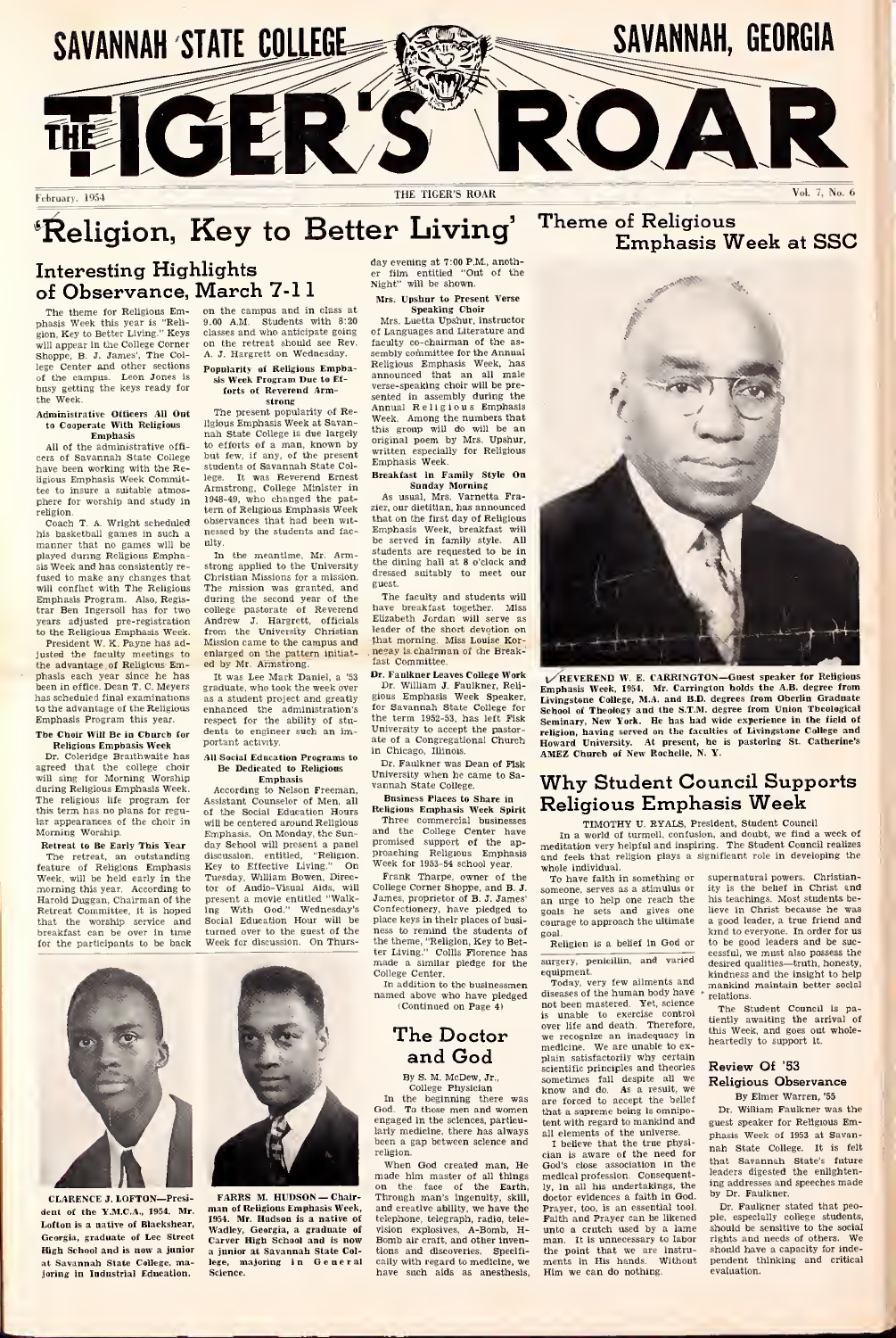montes.<br>Monte Feat

Exchange Editor Copy Fash Art 1 Cart Busin<br>Circu Doro Timo David Joseph Brown Juliu Nath Mattie C. Epps Thom<br>Lillia

 $g_{\alpha\lambda\alpha}$ Dorothy Moore

Ch

## Tiger's Roar

|                            | EDITORIAL STAFF             |                   |
|----------------------------|-----------------------------|-------------------|
| Editor-in-Chief            | Clarence Lofton             | ľ                 |
| Associate Editor           | Dorothy Bess                |                   |
| Managing Editor            | Charlie E. Locke            |                   |
| Feature Editor             | Mary Falson                 | $^{\circ}$        |
| Society Editor             | Lonnye Adams                | MEN               |
| Sports Editor              | James O'Neal                | $01$ <sub>t</sub> |
| Assistant Sports Editor    | Samuel Powell               | tionl             |
| Exchange Editor            | Margaret Brower             | part              |
| Copy Editor                | Dorls Sanders               | exec              |
| Fashion Editor             | Mercedes Mitchell           | give              |
| Art Editor                 | Nathan Mitchell             | than              |
| Cartoonists.               | Dorothy Davis, Gerue Ford   | treat             |
|                            | <b>BUSINESS STAFF</b>       | men               |
| <b>Business Manager</b>    | Rosa Penn                   | "the              |
| <b>Circulation Manager</b> | Irving Dawson, James Thomas | Unit              |
| <b>Advertising Manager</b> | Constance Greene            | worl              |
|                            | <b>TYPISTS</b>              | pred              |
| Dorothy Davis              | Roberta Glover              | ame:              |
| Timothy Ryals              | Rosemary King               | Briel             |
|                            | Pauline Stlas               | O <sub>l</sub>    |
|                            | REPORTORIAL STAFF           | CON               |
| David Bodison              | Edward Hicks                | belie             |
| Joseph Brown               | Willie L. Hopkins           | on 1              |
| Julius E. Browning         | Farris Hudson               | in E              |
| Nathan Dell                | Lillian Jackson             | block             |
| Mattie C. Epps             | Shirley L. Jenkins          | At t              |
| Thomas Evans               | <b>Ida Mae Lee</b>          | to d              |
| Lillian Freeman            | Gloria A. Moultrie          | over              |
| Nettye A. Handy            | Ruby Simmons                | mea               |
| Solomon Green              | Nadene Cooper               | the               |
| Dorothy Moore              | Johnnie M. Thompson         |                   |
|                            | Juanita G. Sellers-Advisor  |                   |

Member of: INTERCOLLEGIATE PRESS

ASSOCIATED COLLEGE PRESS

COLUMBIA SCHOLASTIC PRESS ASSOCIATION

# Improving Our Moral Life  $\frac{y}{\det}$ <br>h year, a week is set aside along with society. This cannot place<br>pphasize religion. During be done by merely modifying our appro-<br>verk our campus is filled social characteristics, but

Each year, a week isset aside to emphasize religion. During this week our campus is filled social characteristics, but our throughout with a religious spir-<br>moral characteristics as well. throughout with a religious spir-Programs based on christianity and fellowship with God and man are presented. These pro grams serve to enrich our minds<br>and perpetuate our spiritual and perpetuate our spiritual growth and development.

Even though there is a week Even though there is a week something religion, it is not emphasizing religion, it is not with<br>of emphasizing religion, it is not with<br>o wise idea to ivy to improve and it a a wise idea to try to improve and It at<br>make all necessary corrections Alm<br>that are needed to be made in a be one week.

The moral side of life and the social side of life are different; yet, they are woven so closely pro<br>that they cannot be separated. wh We are living in a "Progressive over<br>Age," an ever changing society spo<br>In order to maintain our balance atm and equilibrium, we must change

der.<br>
along with society. This cannot plate<br>
be done by merely modifying our app<br>
social characteristics, but our moral characteristics as well.<br>  $\frac{1}{10}$ ,  $\frac{1}{10}$ ,  $\frac{1}{10}$ ,  $\frac{1}{10}$ ,  $\frac{1}{10}$ ,  $\frac{1}{10}$ ,  $\frac{$ 

At this stage of life, we should<br>realize that religion is one of the<br>the basic fundamentals of hu-<br>man development. It stimulates for our desire to be respectful; it File April 22 Selective Service helps us to develop a whole-<br>some outlook on life, and most a helps us to develop a whole-<br>some outlook on life, and most<br>of all, it helps us to get along<br>with ourselves and with others. It also increases our love for our Alma Mater, in that it gives us a better appreciation of the op-<br>portunities here at Savannah State College.

Don't let your interest in improving our moral standards die at<br>when religious emphasis week is over. Instead, may it flame up<br>spoutaneously, warm the campus spontane, may be reason.<br>eously, warm the cam atmosphere and burn continuously.

## will only realize that people sel-

Nadene Cooper '55

ortunately, there are two people identical. Each indi-<br>vidual has individual character- a desire to hecome great to reach<br>vidual has individual character- a desire to hecome great to reach vidual has individual characteristics or individual differences. It is up to each person to discover the dominant traits that he possesses and develop them to the fullest capacity.

Perhaps you are unable to be a Marion Anderson, but there is need for another Mary M. Be **Perhaps you are unable to be** forts a Marion Anderson, but there is thing and a need for another May M Be-<br>and dume. If you cannot be a Dr. and r<br>hune. If you cannot be a Dr. and r<br>Ralph Bunche, then be an Adam have.<br>Clay

opportunities awaiting you. All of us can be great if we

dom become great from security, will only realize that people sel-<br>dom become great from security. Reput<br>the from risk. Most of us have stude<br>a desire to become great, to reach boas<br>the top. It must be understood comthe top. It must be understood<br>that what we want is at the top dom become great from security. Red at the state of the defined and calculate the ladder the top. It must be understood conditated by climbing step by particle that what we want is at the top studied by climbing step by pa forth made to accomplish anything worthwhile. Advancement and prosperity necessitate work and making the best of what we have. ten<br>We should give the world our stat

best and someday the best will return to us.

## Reading for Information And Pleasure

## Solomon Greene '55

Since the author of any writ ten material may have more perience about his topic than we have, we may never understand his topic as well as he does, but we should understand the writ ten work well enough to make as to<br>satisfactory report. Reading for swg information, obviously, is more important and more difficult to do than reading for pleasure; therefore, one should strive to learn the skill of reading for in formation first. Furthermore, der<br>one-should-always-strive-for-bet- the

ter speed and better comprehension,

As a prerequisite to good readgood collegiate dictionary and. other than using it to increase his vocabulary, he should strive to define and pronounce all new<br>words that he encounters. The words that he encounters. student should have a critical mind and be able to evaluate readings for what they are worth when reading for information.<br>Reading is one's ability to un-

derstand the point of or depict the thought from <sup>a</sup> written

Page 2 THE TIGER'S ROAR

## Current News

## News Analysis

Charlie E. Locke Thomas R. Evans '55 Mary Falson ON THE BRICKER AMEND-Lonnye Adams James O'Neal of the Old Guard and the Isola-Samuel Powell tionist wing of the Republican Margaret Brower party, is determined to curb the Dorls Sanders executive power. The plan would Mercedes Mitchell give Congress greater powers Nathan Mitchell give Congress greater powers Dorothy Davis, Gerue Ford treaties and executive agree-Rosa Penn ments. Senator Bricker says— The Bricker group, most United States from joining any and the second states from joining any world government scheme." I SOCIAL SCIENCE 204 (Conte world government scheme." I<br>predict if any treaty powers' by<br>amendment is approved, Senator preciet it any teeny powers<br>amendment is approved, Senator<br>Bricker will claim political credit. ON THE BIG FOUR FOREIGN<br>CONFERENCE I am forced to CONFERENCE. <sup>I</sup>am forced to believe now that Russia isbent on holding fast to her position<br>in Europe even if at the cost of in Europe even if at the blocking agreement on Germany. At the same time, she is moving to divide the West by "peaceful property" are varying values measures of popular appeal for the Western democracies. The W

### Important Announcements Home Economics 200

Newer Technique in Family Living is an integrated course designed to help individuals and families to live more abundantly and effectively in today's order. Special emphasis will be placed on uses of new household appliances, practical projects on how to clothe and feed the famplaced on uses of new household<br>appliances, practical projects on<br>how to clothe and feed the fam-<br>ily on a limited budget, decorat-<br>ily problems in a busy world.<br>This course is a spring offering<br>for non-majors. for non-majors.

File Source is a spring offering<br>This course is a spring offering<br>for non-majors.<br>Test Application Now<br>Test Application Now intendents who intend

to take the Selective Service Col-lege Qualification Test in 1954 should file applications at once for the April 22 administration. Selective Service National Head-quarters advised today.

a ceter to manitaln out basines a stronghere and burn continue are evolops provided. Applications and continue<br> $\mathbf{M}$  and equilibrium, we must change outly. The spin of the position in latter than  $\mathbf{M}$  and  $\mathbf{M}$  An application and a bulletin of information may be obtained at any Selective Service local Following instructions in the bulletin, the student should fill out his application immediately and mail it in the special verwelope provided. Applications are<br>must be postmarked no later poi<br>than midnight, March 8, 1954 of Early filing will be greatly to the student's advantage.

Results will be reported to the student's Selective Service local of<br>board of jurisdiction for use in the bought is anything the properted to the Oristandent's Selective Service local of the considering his deferment as a counterfunction-<br>student, according to Education-<br>considering to Educational Testing Service, which pre- pares and administers the Col-lege Qualification Test.

statement. Unless one knows the meanings of words and sentences that make up the written ried<br>statement, he cannot understand the true thought of the state-

ing, a student should possess a litative, reading larger units of good collegiate dictionary and thought, such as the essays short ment.<br>
Concluding then, a person<br>
must know the meaning that<br>
each word bears upon the sen-<br>
tence, and the thought that each sentence bears upon the paragraph. He must find the rela-<br>tionship between paragraphs. By effectively exercising great In-itiative, reading larger units of thought, such as the essays, short stories, newspapers and books, will become more informative. Reading for pleasure, neverthe-less, comes naturally. The readless, comes naturally. The read-<br>er should forget about facts and information and should relax<br>and try to become absorbed in the story. More exactly, the<br>reader should forget about being critical when reading for ple



nporary Georgia) listens to lecture by Mr. W. E. Griffin. (Locke photo)

## Creative Tributes

### Valentine

Nadene Cooper '55 For years, we have celebrated<br>Valentine without having a clear understanding of its meaning. We have often said "Be my Valentine" without thinking or without actually knowing what these words represent. When an individual says to another "Be My Valentine" the following things are implied:

Be kind-hearted and true. Eager to share in things that I do.

Meet me half-way, which is right.<br>Yield, when you are wrong.

- Verbalize, it stands for self-expression.
- 
- 
- for clarification. Never form conclusions, with-
- out sufficient evidence understand. standing is knowledge.'

#### Manners Made Easy

The practice of good manners is an art which can and should be acquired by every college student. It is very important to be come aware of the correct thing to be done on all occasions, then how to write notes of congra<br>the performance of the act is lation or sympathy? Are you the performance of the act is lation or sympathy? Are your capital done. Good monners on your tinning stiggetter very easily done. Good manners are in evidence whenever one polite, courteous and thoughtful

of others. How often have you wished to be as poised as your vacuum<br>or do you wonder how a friend compare of yours has such a "way" with<br>the girls? Or do you wish you est<br>could always say the right thing ware<br>just as Anne does? Some people ust as Anne does? Some people seem to be born with that indescribable thing called charm. Others, after much practice, are often able to acquire this asset.

Your library has several books which may help you solve your special problem. If you are wor-ried about making introductions.



other cheers,<br>That express the love of the

So through the heart pierces the sword.

w to act when you are traveling Pullman, or when to enter a concert that has already begun, now to are well view to enter a<br>concert that has already begun,<br>why not try one of the many<br>shelves found on your<br>binary shelves? Do you know what is expected of you as a week-end guest? Do you know when a week-end guest? Do you know lation or sympathy? Are you up on your tipping etiquette? The how to write notes of congratuanswers to these and many other questions can very easily be

found in these books;<br>Allen. If You Please.<br>Boykin. This Way, Please.<br>Esquire. Esquire Etiquette. (Es-

pecially for men). Stratton Your Best Foot For ward. Stephenson. As Others Like

- You.Watson, New Standard Book
- of Etiquette. Wilson. The Woman You Want

to Be. "Behavior is a mirror in which

everyone displays his image. —Goethe.



## Do You Possess the Key?

## Ignore my faults, you have some too. Notice me, I am not to be<br>taken for granted.

Encourage me to always do my best.<br>Won't you be a true Valentine?

February, 1954

- 
- And in minds love thoughts do<br>ring
- ring The bells and joys of the coming spring.

## The coming spring is the time<br>of year

## of year That wedding bells ring with

## That express the love of the' singing birds And all of that, too. in other words.



## sword.<br>Blooming frees hear the load:

Blooming trees bear the load; There, from nature we harvest summer long 'Til the breeze of autumn brings leaves down.

Pression.<br>
Abstain from nagging, it ruins<br>
Love with sincerity, it is the<br>
best policy.<br>
So best policy. Elaborate, when there is need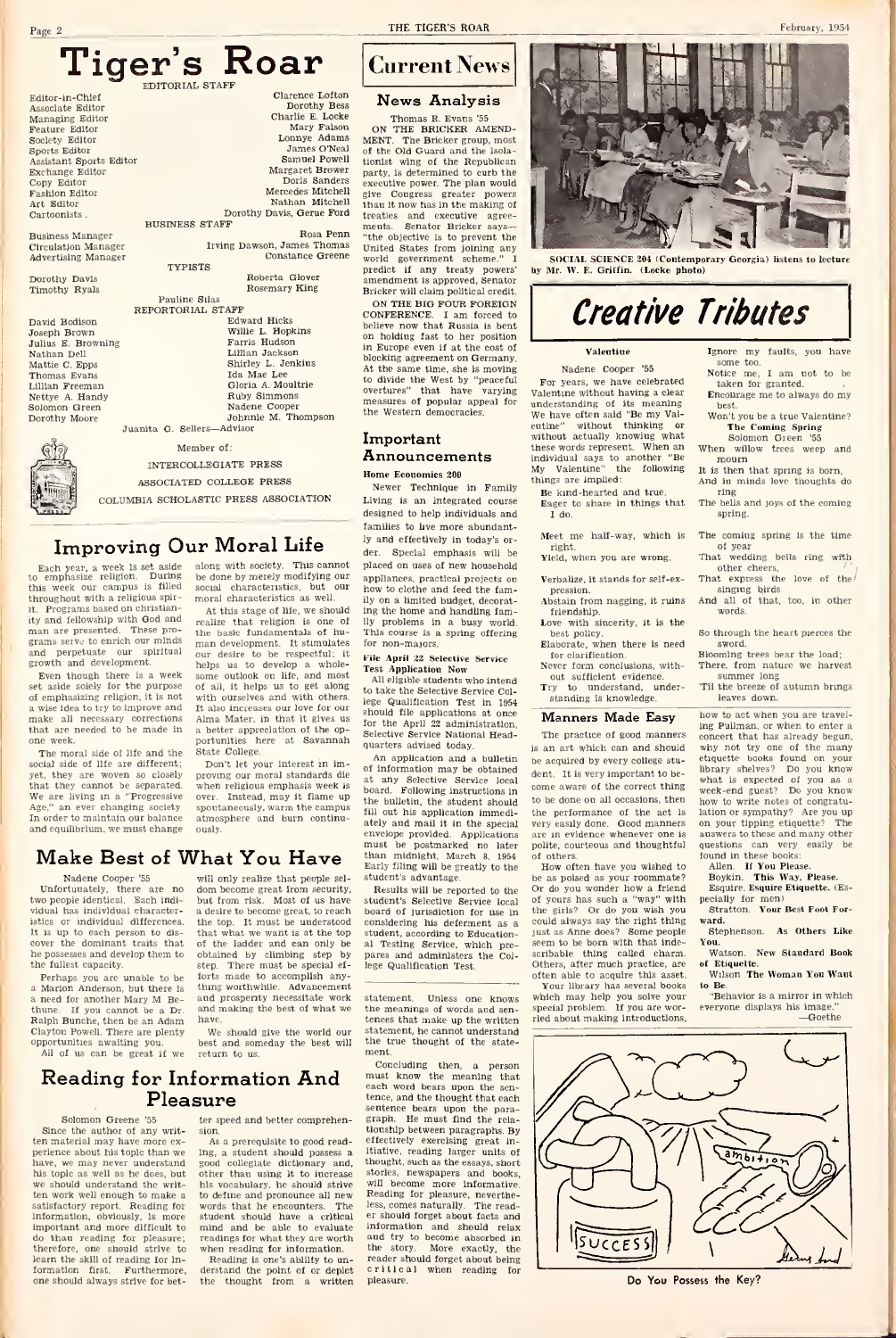### February, 1954

THE TIGER'S ROAR



LONNYE'S | their hearts sweethearts by their sides and in their hearts. During intermissweethearts by their atdes and in<br>their hearts. During intermission, Miss Ann Pierce, a fresh-<br>thiman, was announced Miss Sweet-age<br>heart and was presented with a candy<br>box of candy by the vice prexy<br>row of the Student Council. The side,<br>Kappas, not overlooking their - <sub>As</sub> sweetheart. Miss Jeanette Pusha, presented her with a box of candy.

and gals of S.S.C. crowded the dance<br>floor for the most gala affair dance<br>since the "Western Hop." We robbe dance were done by Sarah How-ard, Muriel Hatton. and Thomas Johnson. Two charming young ladies. Patricia Wright and Jean Huff, tapped to the music of "Glow Worm."

## **Les Modes**

### Mercedes Mitchell '54

History repeats itself in every thing-even fashions. Many years ago "spool-heel" shoes and "can can" dresses, along with the nar-<br>row skirts with drapes on the side, were greatly in demand.

Interpretations of songs in lerina skirts worn with a As time marches on, these<br>same styles are returning with different names. The "can-can" dresses, in reality, are the ballerina skirts worn with a crinoline slip; the "spool-heel" shoes are the famed capezios; the nar row skirts with the drapes are<br>actually the same; however, the tow sent to what silk scarf is rapidly replacing the primitive drape.

Another feature which is anounci reasure wn<br>eping into "Mi' lady's of fashion is the long free flow- ing lines around the waist which are so reminiscent of those "roaring twenties." To be more exacting, it would seem as though the complete fashion era gu un compiete au

With the lengthening of the waist comes the shortening of the hem, which fashion experts wast comes the shortening of **Ka**<br>the hem, which fashion experts **Ne**<br>predict will range from fourteen  $\frac{1}{h}$ <br>to eighteen inches from the floor possibility season.

Coat dresses are still at prime in the season's run of lat est fashions. This too, is a de-rivative of the past—the old time "Princess dress."

This season, the coat dress is done in smooth, silky looking Ka<br>wools and in colors that are neither light nor dark. They are <sup>the</sup><br>always neutral colors, often dark neutrals, importantly lightened ks, tiny stripes or a white threads. This dusting of white threads. The Dress of Sophistication":<br>Take good care of your clothes

garment is often referred to as<br>
"The Dress of Sophistication":<br>
Take good care of your clothes<br>
will continue to repeat itself.<br>
will continue to repeat itself.

## WHO IS IT ? ?

- —That has been running J. M.  $\begin{tabular}{ll} \hline -{\text{That has been running J. M}} & \text{D} \\ \hline \text{so that it has suddenly gone} & \text{Chs} \\ \text{to his head.} & \text{Is it you G. S.?} & \text{direc} \\ \hline -{\text{That is now accounting for an-}} & \text{sec} \\ \hline \end{tabular}$ or ins next, is it you as  $\sigma$ .<br>That is now scouting for an-<br>other girlfriend. O. D. is it Book!
- freshman girlfriend. Is it you
- M. T.? and T.? All that has finally gotten back Tra into the limelight. Is it you then.
- L. J.?<br>—That is Marilyn Monroe of the <sup>500</sup> basketball team. Is it you<br>basketball team. Is it you
- M. G.? —That has suddenly found an outside interest. Is it you
- J. A.? —That will be settled down once more next quarter. Is it you
- A, J.?<br>That has trapped the most 1954 graceful boy on the campus Zeta Phi Beta ...
- That has the shortest boy on the basketball team going <sup>cas</sup><br>around in circles more than

<sup>i</sup> Continued on Page 4i

Letter **Organizations** 

Greek

Kappa Alpha Psi Fraternity News . . .

Meet the Kappas—The pur-pose of this column is to intro puse of this column is to intro-<br>duce you to the brothers of Gam-<br>ma Chi Chapter of Kappa Alpha<br>dates: who are not only holding offices in their fraternity but are<br>serving as officers in other lead in their inautinty out are ing and vital student organiza-

g of minds uneaus. Trips James F. Densler, the Kappas'<br>https://www.scient.com/minds.com/minds/because of Sophistication". the Beta Kappa Chi Honorary tions.<br>Ezra A. Merritt, who is the Fet Kappas' vice-polemarch, is also the<br>the president of the Pan-Hellenic Council, vice-president of the Student Council, vice-presi- "Blue<br>the Student Council, vice-presi- dent of the Senior Clubs, the Senior<br>James F. Densler, the Kappas'<br>keeper of records, is president of Delt<br>the Beta K Scientific Society, vice-president<br>of the Ainha Kanna Mu Honor of the Alpha Kappa Mu Honor Society, and vice-president of the Senior Class. Archie Robinson<br>the Kappas' Exchequer, is presi

That is boasting about his first piedgees, is also the Senior Class<br>fraction of the student council representative the Kappas' Exchequer, is presi- G.<br>dent of the Senior Class and eculib.<br>Incassurer of the French Club. Itaali<br>Dennis Williams, the Kappas' and<br>Chaplain, is also the assistant of the<br>director of the Boys' Dormitory, secretary of the Y.M.C.A., and their<br>business manager of the "Year "Wh<br>Book." Oscar Dillard, dean of prec<br>pledgees, is also the Senior Class sout<br>student council representative, won work." Oscar Dillard, dean of and financial secretary of the Trades and Industries Association. David Lurry is treasurer of the Trades and Industries Association, and assistant secretary of the Veterans Club. Jefferson Scruggs is president of the Hill Hall Council; James Murray is ''ch<br>vice-president of the Creative int Dance Group; Sampson Frazier is treasurer of the Art Club.

Don't miss the Kappas' third Annual Variety Show, April 23. 1954.

Zeta Phi Beta . . .<br>The Zetas are now in the proc-<br>ess of electing "The Girl of the Theorem"<br>Year." These girls are selected exp Year." These girls are selected exp<br>through the personnel depart- goe<br>ment on the basis of good moral - tim

character, leadership, scholar-<br>ship, neat personal appearance, ship, neat personal appearance, social maturity and well-rounded personality. The following girls were selected as candidates: Misses Nadene Cooper, Gwendolyn Keith, Dorothy Ree Davis, Evelyn Culpepper. Virginia James, Alma Humter. Doris Sin-gleton and Lillie Jackson. The giri will be presented in chapel,<br>February 25, 1954, during Finer Womanhood Week. The members of Zeta Phi Beta

are planning also the annual<br>"Blue Revue," and several other "Blue Revue," and several other activities. Miss Madeline Har-rison, advisor.

Delta Sigma Theta . . .<br>Delta Nu chapter is working hard in order to make a representative contribution to the Delta Sigma Theta National Headquarters in Washington, D. sentative contribution to the<br>Delta Sigma Theta National<br>Headquarters in Washington, D.<br>C. The centralization of the ex-<br>ecutive branches of the sorority<br>facilitates business transactions and is one of the first features

of its kind in Greekdom. The Deltas are utilizing all of their ingenuity in planning a "Windy Hop" that will be un-precedented. Get out your breezy outfits and prepare to enjoy a wonderful evening with the Deltas on February 27th in the College Center.

#### ega Psi Phi . . .

Omega Psi PDi . . .<br>The Alpha Gamma Chapter of<br>Omega Psi Phi Fraternity ex-<br>celled in basketball recently. The<br>"champs" won two games of the "champs" won two games of the intrafraternal tilts. The Alphas and the Kappas lost to the Q's.

John Wesley relinquished his "Q" cap for olive drab and looks grand. His visit on the campus seemed like "ole" times. A word from Talmadge Anderson finds overseas on a mission for Uncle Sam. From Talmadge Anderson finds<br>thim overseas on a mission for<br>Uncle Sam.<br>The Mardi Gras lived up to the<br>expectations of the S.S.C. party-

Everyone had a swell time.



SS.C. GIRLS' RASK-FRAML TEAM-From lett to right: Reth Patieraon, Catherine Gordon, Editor, E. Gas, Louise Kernegay, Johnnie Lee Milchell, Mildred Graham, Chara Bryant, Rosa Moore, Francie Ray, Leuis Thomas, State, R. R. R.

## Organization Highlights

### Here's to Veterans . . . . .

The Veterans Club would like Ben Ingersoll. to take this opportunity to wel come those veterans who are the come those veterans who are coming to S.S.C. for the first Refine. For your information, the  $r_a$ time. For your information, the urge you to join our organization so that it might benefit by whatyou may have to offer. ext nave to offer.<br>Phe bulletin boards for notices of exactly when and where we meet and understand<br>where we meet and understand<br>that you are cordially invited

There Are Balls and Balls But— There is only one Sweetheart Ball of S.S.C., and Monday ev ning's, February 15, Ball was the one that topped them all. The<br>Ball began rolling when the guys one suit topped them suit the<br>Ball began rolling when the guys<br>and gale of 88.C. crowded the

**DEN** 

danced to the music of the Tenderly Band. Many were there with their

that you are cordially invited. Any veteran who has been dis- 7<br>charged for any reason other ties than a dishonorable one is eli-<br>gible for membership. What for membership. your counselor thinks of you is determined largely by or not you are a member of this, your own, organization.

Have you given any serious place<br>Have you given any serious place<br>you know that your N.S.L.T? Did the<br>you know that you can get may<br>\$1,000.00 worth for only \$,66 per \$1,000.00 worth for only \$.66 per month, or any multiple of \$500.00 worth up to \$10,000.00 at the same rate? Then you may pay of situation, quarterly, semi-an-<br>nually, or annually. After you far<br>have paid the premium for one sha<br>have paid the premium for one shares, you can borrow 94 of th the small interest. However, you may repay the principal when-ever you wish. If you don't re pay the principal, that much is deducted from the value of your policy. Most of all, you may curey, must of an, you may se-<br>ure a Form 9-886 from any V.A. The House Council of Camilla office, mail it to the District Office, thereby authorizing the V.A. to deduct your premiums from to deduct your premiums from<br>your monthly benefits fan't that the development of the deration?

#### The Voice of the Y.M.C.A. Cleveland Lawrence '57 Cleveland Lawrence '57 giver<br>The members of the Savannah the

State College Y.M.C.A. are striv ing to make this year a successful one. Recently, they organ- Jew<br>ized a basketball team. This Nell<br>team will play against other "Y" mod

teams both in and out of town.<br>The "Y" debating team has how<br>been organized also. It will, from mer time to time, be debating some good<br>of the major questions that face look<br>our everyday living.

The "Y" sent two delegates, me<br>Mr. Clarence Lofton, President, and Mr. Eugene Issac, Advisor, <sub>Eci</sub><br>to the regional council held in <sub>no</sub>

Atlanta, Georgia, in February. This Christian organization is one which you may feel free to look in on at anytime. Membership cards are available at all respectings for those desiring to an become members.

Student Loan Association . . .<br>If you are in need and want No quick service, why not try the S.L.A.? For any information contact either of the following persons: Herman Terry, Johnny P. Wed<br>Jones, Marie Barnwell, Timothy Egy Ryals, Ellis Trappio, Carter Peek. Emmolyn Franklyn, William

Brown Clarence Lofton or Mr. Ben Ingersoll. We shall be glad to extend service to you. Carter V<br>Peek and Emmolyn Franklin, wa: Reporters.

Le Cercle Francais . . Sallie M Walthour '55

Le Cercle Francais started the nouvel year wit ha bang. welcomed a number of nouveaux<br>welcomed a number of nouveaux<br>comarades, most of them being members of the departement de

tural science. There are beaucoup d' activi-<br>es in store for the nouvel vear The winter quarter activities for which plans are now being made<br>are: "Le plus Beau Hommee" noute contest, Uune partie francaise.  $\frac{1}{N}$ <br>and the compilation of a scrapbook. The scrapbook will be dustin<br>placed on exhibition a' la fini of garme and the compliation of a scrap-<br>book. The scrappiook will be<br>placed on exhibition a' la fini of "The<br>the school year. Tout le monde<br>may participate in and enjoy  $\frac{m}{\sqrt{2}}$ <br>these activities.

Each seance of le cercle from cais is concluded with some form<br>of social entertainment. The primary form of entertainment so far has been the singing des chansons. Included among the<br>songs are: "La Marseillaise," the songs are: "La Marseillaise," the hymne nationale; the "real gone" "C'est si Bon," a' la Eartha Kitt and "La Vie en Rose." Until the next publication of

the Tiger's Roar, a'bientot.

## Camilla Hubert Rouse Council

The House Council of Camilla  $^{-1}$ <br>Hubert Hall has given a series  $^{-1}$ of Social-education programs for L. J.;<br>the development of the residents —That the development of the residents. The first program was about body care—hair, skin, nails, etc.  $\frac{N}{2}$  on February 8, 1954, at 9:05 p.m. there was a demonstration by Mrs. Harriet Stone the Reception room of Camilla  $^{-1}$ <br>Hubert Hall. Girls chosen as models were Misses Mamie Davis. A Jewell Miller. David Hester and Nell Washington. These girls Jewell Miller, David Hester and  $\frac{m-1}{8}$ <br>modeled play ciothes. Stone gave a lecture on  $\frac{m-1}{2}$ <br>modeled play ciothes. Mrs. Stone gave a lecture on  $\frac{m-1}{2}$ 

ments and the importance of a<br>good posture as related to good looks. After the lecture and demonstration, prizes and refresh- ments were enjoyed by everyone.

Mrs. Stone is a former Home Economics instructor at Savan-<br>mah State College. She is now<br>an agent for Spirella and Deala<br>commodities were used for mod-<br>commodities were used for mod-<br>eling. Mrs. Stone is presently<br>mand mother. Barbara Brunson, reporter.

Nearly every day of the week<br>Is set apart by some people as<br>Sabbath: Sunday, most Chris-<br>tians; Tuesday, Persians; Wednesday. Assyrians; Thursday, Egyptians; Friday, Mohammed-ans; Saturday, Jews and Sev- enth Day Adventists.